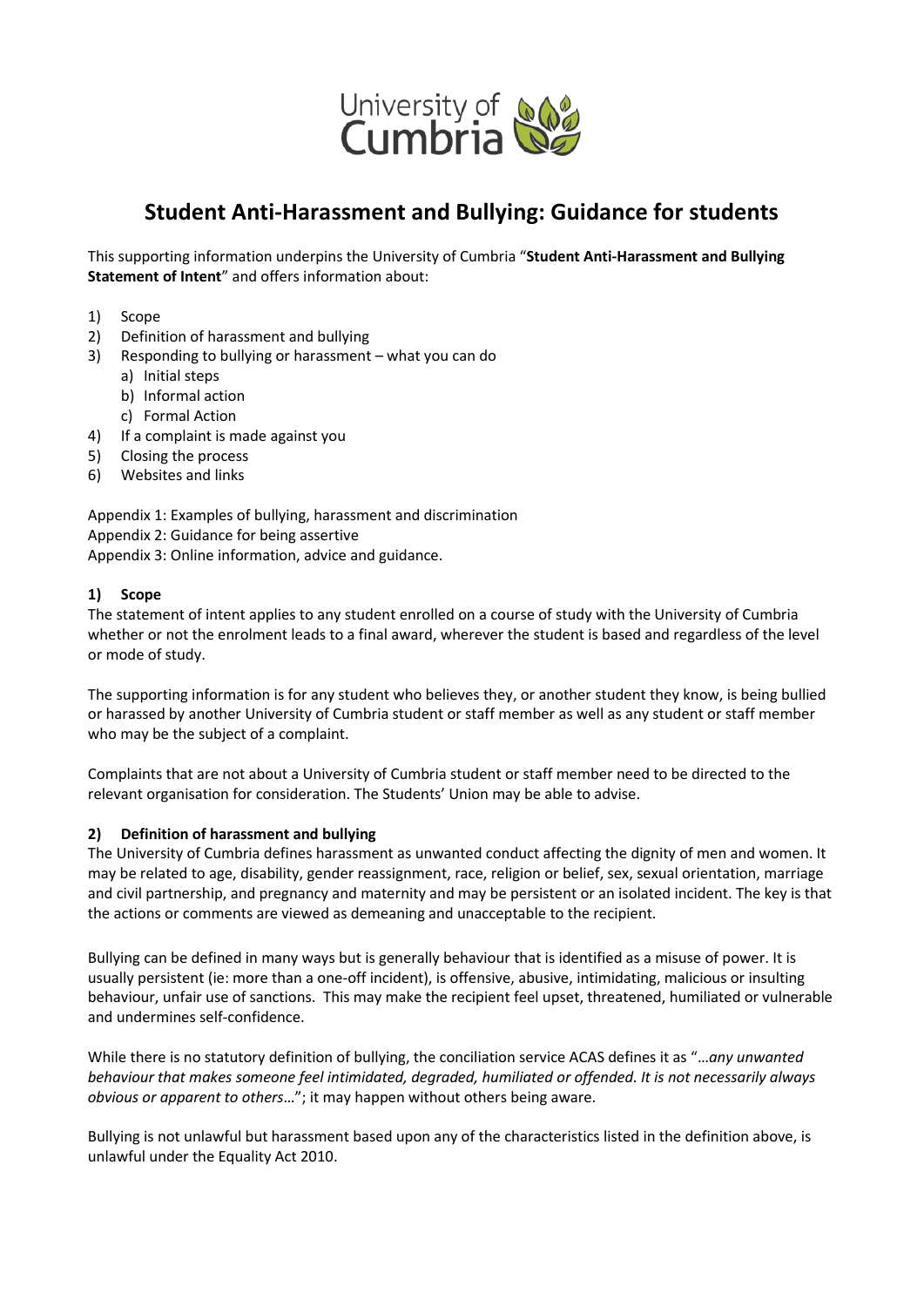It is important to note that harassment or bullying may take many forms including written and verbal as well as by email, phone or via social media and networking. Guidance about the use of social media can be found on line in the University's Student Social Media Policy.

*Appendix 1* offers examples of behaviour that may constitute harassment, bullying and discrimination.

# **3) Responding to harassment or bullying**

If you feel you are being harassed or bullied, do not feel that you must tolerate it, or that it is your fault. Harassment or bullying is most effectively resolved if it is dealt with as early as possible. If issues are ignored or allowed to escalate, problems can be more difficult to solve.

# **3a. Initial steps**

The first step is to list your concerns. Before taking any action, whether informal or formal, we would encourage you to keep a diary and note:

- the date, time and place of any incident
- exactly what was said or done and by whom (including you)
- the context in which it was said or done,
- how it made you feel and the action you took (if any).

You should also note the names of any witnesses who were present and retain any related documents such as texts, emails or messages posted on social media sites. This information will be relevant if you decide to make an informal or formal complaint at a later stage.

At any time, you may wish to seek information, advice and guidance and this can be through the UCSU Student Support Team, who can offer a confidential setting to explore the options - informal or formal - with you. Contact details for the team can be found[: http://www.ucsu.me/support.](http://www.ucsu.me/support)

No action will be taken on your behalf or without your consent.

# **3b. Informal action – steps you can take yourself**

If you wish to try to resolve the matter informally, options to consider include:

- Meeting with the alleged harasser or bully, making it clear you find their behaviour unacceptable and asking them to stop. In many cases, once the alleged bully or harasser is aware of the concerns, they readily alter their behaviour, not realising the behaviour had impacted on you in the way described and there are no further concerns.
- Asking a third party to talk to the alleged harasser of bully on your behalf. If contacting the alleged harasser or bully on your own seems daunting the UCSU Student Support Team may be able to accompany you and/or facilitate the meeting.
- Writing to the alleged harasser or bully, outlining the problem and explaining your feelings. The UCSU Student Support Team may be able to help you compose the letter. On receipt of a letter an individual might want to discuss your concerns with you directly, so you should be prepared for this possibility.

If you decide to take informal action, ideally your approach should be assertive, confident and direct. Assertiveness is about upholding your own integrity and dignity, whilst also recognising the right of others to behave in the same way. Some basic guidance for behaving assertively when speaking to an individual you believe has harassed or bullied you is given in *Appendix 2*.

# **3c. Formal Action – steps you can work with the University to take**

You may wish to take more formal action where:

- Informal action has been tried but has not been effective
- Informal action is felt to be inappropriate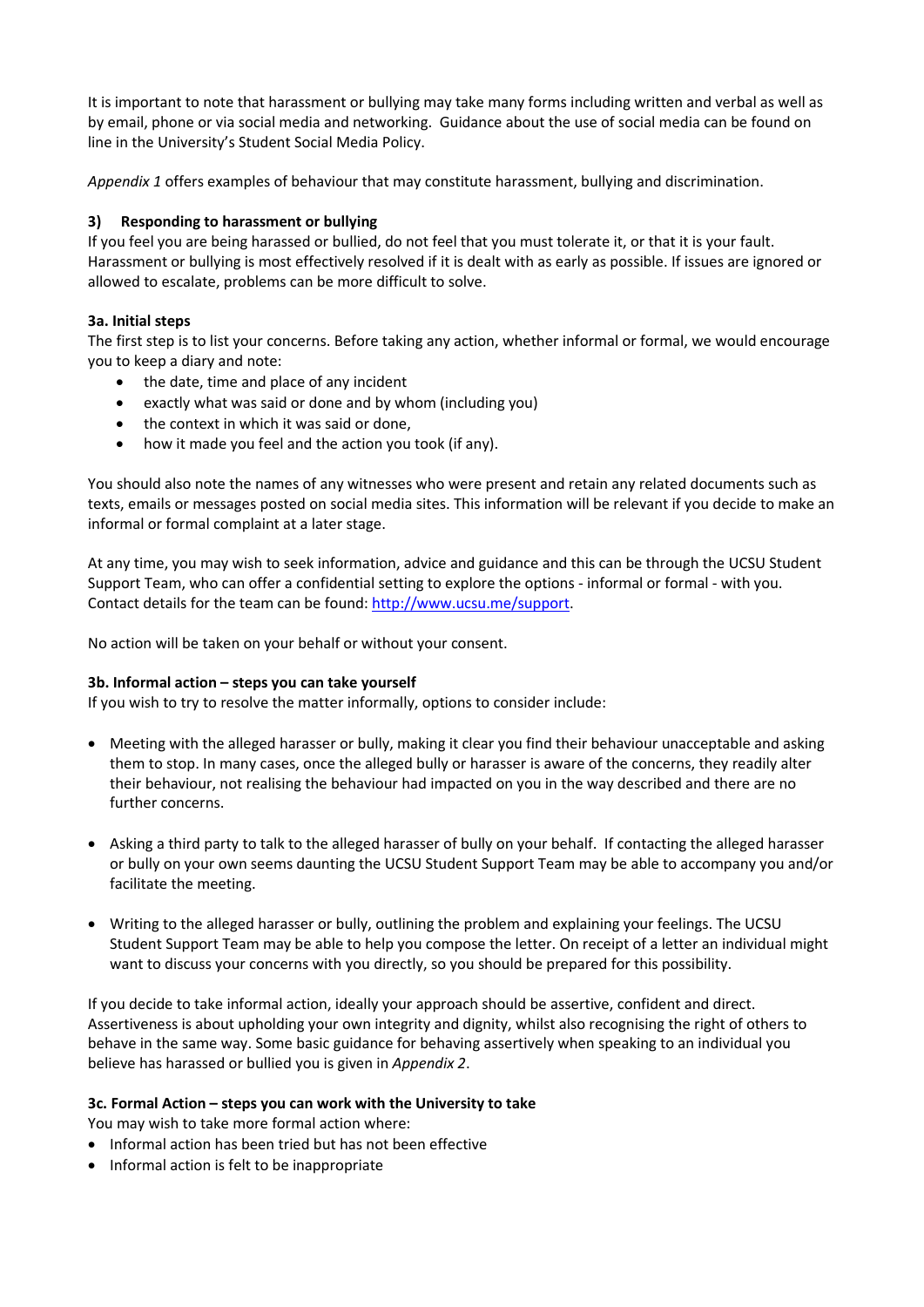• There has been a recurrence of previous harassment or bullying, or where a serious incident has occurred, you have the option of raising a formal complaint.

You are strongly encouraged to talk through a formal complaint with the UCSU Student Support Team. Any formal complaint will need to be made in writing and you will need to be aware that the complaint will be passed to the alleged bully or harasser once the formal procedure begins.

You may feel that someone's behaviour towards you is particularly serious and/or you may feel intimidated or threatened. Please be aware that you are entitled to contact the Police directly (the University is unable to do this on your behalf) to make a complaint. The Police may investigate and identify whether that behaviour is in breach of the law.

# **4) If a complaint is made against you**

Someone who feels they are being bullied or harassed is often far more adversely affected than the alleged harasser or bully may realise and s/he may not realise the impact they have had on an individual which may mean that their study and/or health is suffering.

What is acceptable to one person may not be so to another. If a student believes you are harassing or bullying them, they may take informal or formal action in an attempt to resolve matters.

#### **Informal Action**

The aim of an informal approach is to resolve the situation without recourse to formal action.

The complainant may describe to you their experiences and feelings and provide you with examples of the behaviour that they feel were inappropriate. You are advised to look at the behaviour described and consider whether you can modify it. You should bear in mind that it is how the other person feels about the incident/s, not necessarily what you intended, that may lead to a complaint of harassment or bullying.

If you are a student: you may wish to talk through the concerns with a member of the UCSU Student Support Team (this will be a different adviser to any working with the student reporting the concerns). If the person raising the concerns or you in reply want to meet, you can be accompanied by a friend or possibly a member of the UCSU Student Support Team for support - remembering that the aim of the approach is informal, to hear the concerns, consider how your interaction with the individual is affecting them and how you may be able to modify your behaviour.

If you are a staff member: you might be approached informally by the student themselves, or by another staff member facilitating consideration of the complaint. If it is the student making the approach, s/he may want to meet with you and you can seek advice and guidance from your HR Business Partner or, if you are a member of a union, your Union Representative. Please note that the aim of the approach is informal, to hear the concerns, consider how your interaction with the individual is affecting them and how you may be able to modify your behaviour.

#### **Formal action**

If you are a student: a formal approach will be through the Disciplinary Procedure. You will be notified in writing (this will be by email) of the concerns and will be asked to either reply in writing, or to attend a Disciplinary appointment to discuss the complaint with a Disciplinary Officer. You will be provided with information about the Disciplinary Procedure and be signposted to advice and guidance through the UCSU Student Support Team. More information about the Disciplinary Procedure can be found on line via the link below.

If you are a staff member: the complaint will be passed to Student and Staff Services for consideration through the relevant Human Resource-facilitated procedure.

#### **5) Closing the process**

If you have made a complaint, informally or formally, you should be notified of the outcome. This will normally be to tell you if the complaint was 'upheld' or 'not upheld'. If upheld, you may be notified that appropriate action will be or has been taken. If your complaint was linked to an Academic Appeal, or to another formal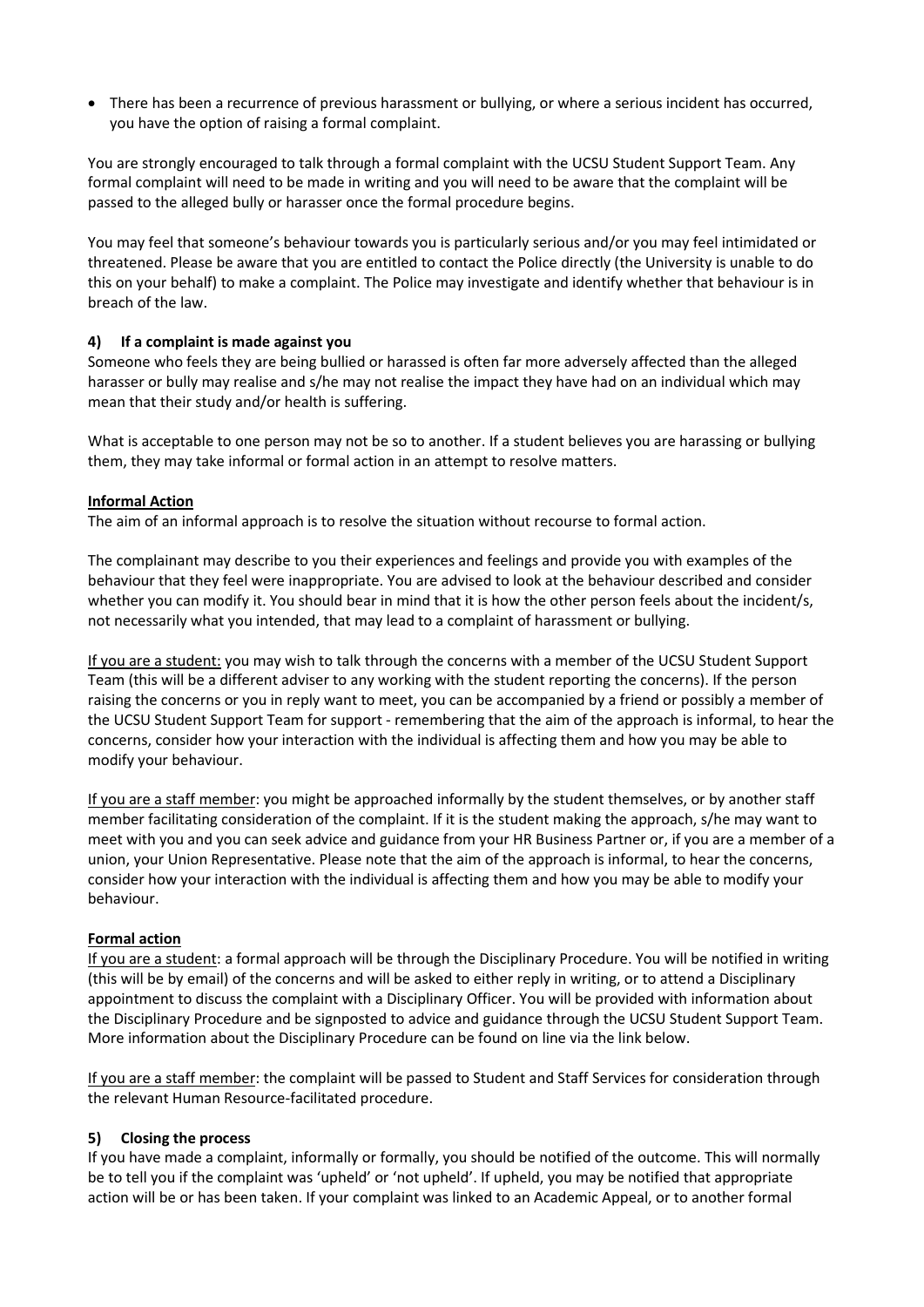procedure such as the Student Code of Conduct or as part of a wider formal Student Complaint, the outcome will also be passed to the relevant staff member and will be used to help inform those outcomes.

# **Websites and Links:**

Guidance for writing a complaint of bullying or harassment and the UoC Student Complaints Procedure: <https://my.cumbria.ac.uk/Student-Life/Support/Responding-to-your-concerns/Complaints-Procedure/>

#### UoC Student Social Media Policy:

<https://my.cumbria.ac.uk/Student-Life/Student-Policies-and-Procedures/>

UoC Student Code of Conduct and Disciplinary Procedure: <https://my.cumbria.ac.uk/Student-Life/Support/Responding-to-your-concerns/Student-Code-of-Conduct/>

ACAS[: http://www.acas.org.uk/index.aspx?articleid=1864](http://www.acas.org.uk/index.aspx?articleid=1864)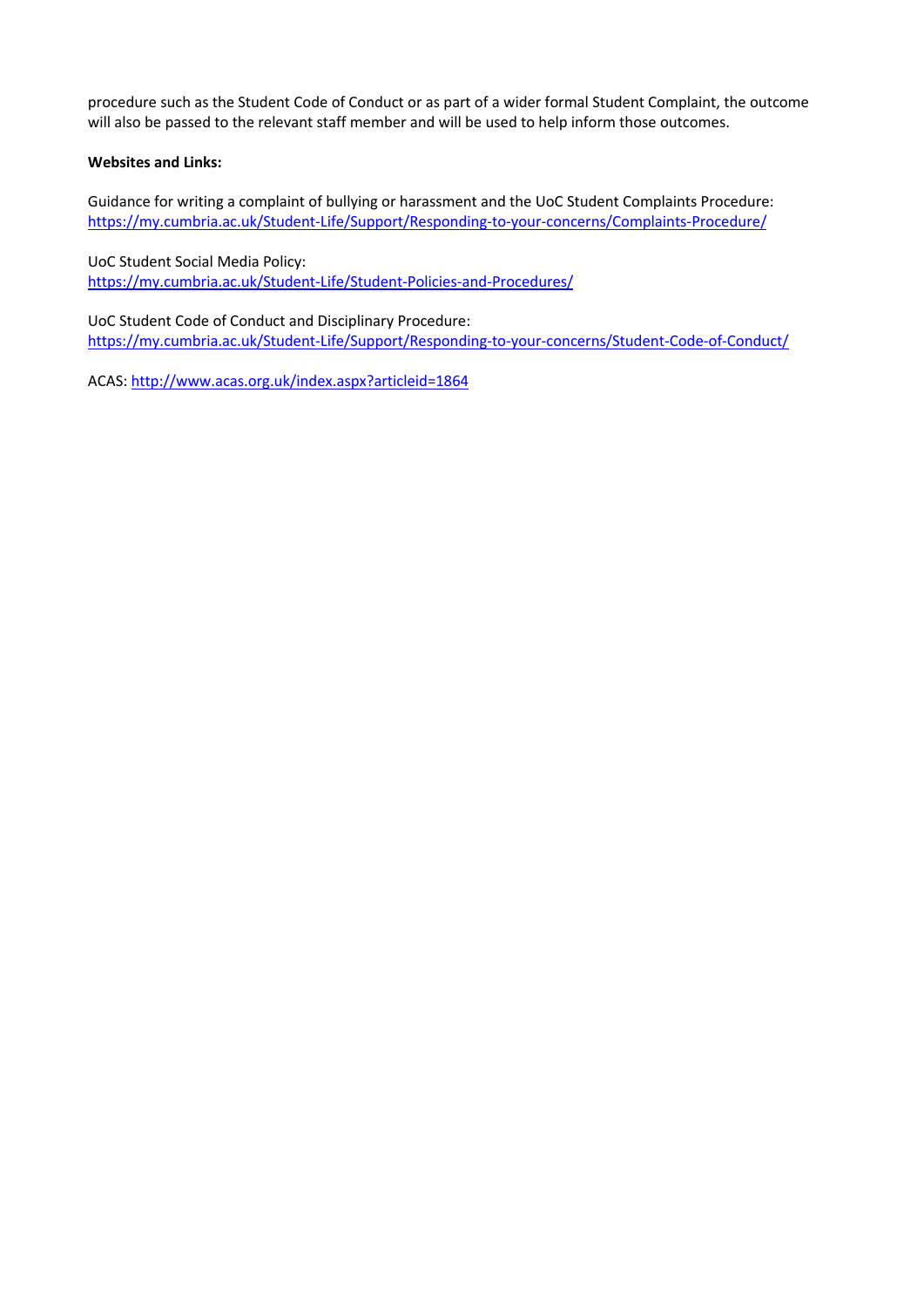# **Appendix 1: Examples of bullying, harassment and discrimination**

Bullying or harassment may be on an individual or group basis, it may involve someone in a position of authority, or another student.

The following information offers examples only for reference. Additional information and advice can be found online.

# **Bullying**

There is no single statutory definition of bullying ie: there is no "Bullying Law". However, bullying is general described as being behaviour that is, to an individual or individuals:

- **Offensive**
- Intimidating
- Malicious
- Insulting behaviour
- An abuse or misuse of power through means intended to undermine, humiliate, denigrate or injure another person(s).

Bullying is often psychological but can be physical. There may be no apparent motive such as sex, race or religion, as is often the case with harassment.

# **Who is a target and who is a bully?**

Anyone can be a target and equally, any person could behave in a way that may be considered as bullying.

**The target:** This could be someone who is successful, popular, and intelligent, above average performers or s/he could be timid, different, lacking in confidence.

**The bully:** This could be someone who may be jealous or envious of an individual; feel threatened by someone's skills/intelligence/age. Equally this may be a person who is under pressure and is having or difficulties in other aspects of their life or has had difficult experiences in the past, and needs support to better understand the impact of their behaviour.

**Example effects of bullying:** Stress, anxiety, sleeplessness, fatigue, trauma, fear, anger, pain, irritability, poor concentration and memory, panic attacks, shame, guilt, embarrassment, isolation, shattered self-confidence, fear. An individual may feel ill at the thought of going into university, placement, halls of residence or lectures/seminars etc; the quality of their work may suffer; participation in activities, conversations etc may reduce.

# **Harassment**

Harassment is unlawful and includes stalking.

According to the Equality Act, harassment and victimisation are also unlawful forms of discrimination. This is where the conduct is unwanted, relates to a relevant protected characteristic (age; gender; race; gender reassignment; religion or belief (or a lack of belief); pregnancy and maternity; marriage/civil partnerships; sexual orientation and disability), and has the purpose or effect of violating an individual's dignity or creating an intimidating, hostile, degrading, humiliating or offensive environment for that individual.